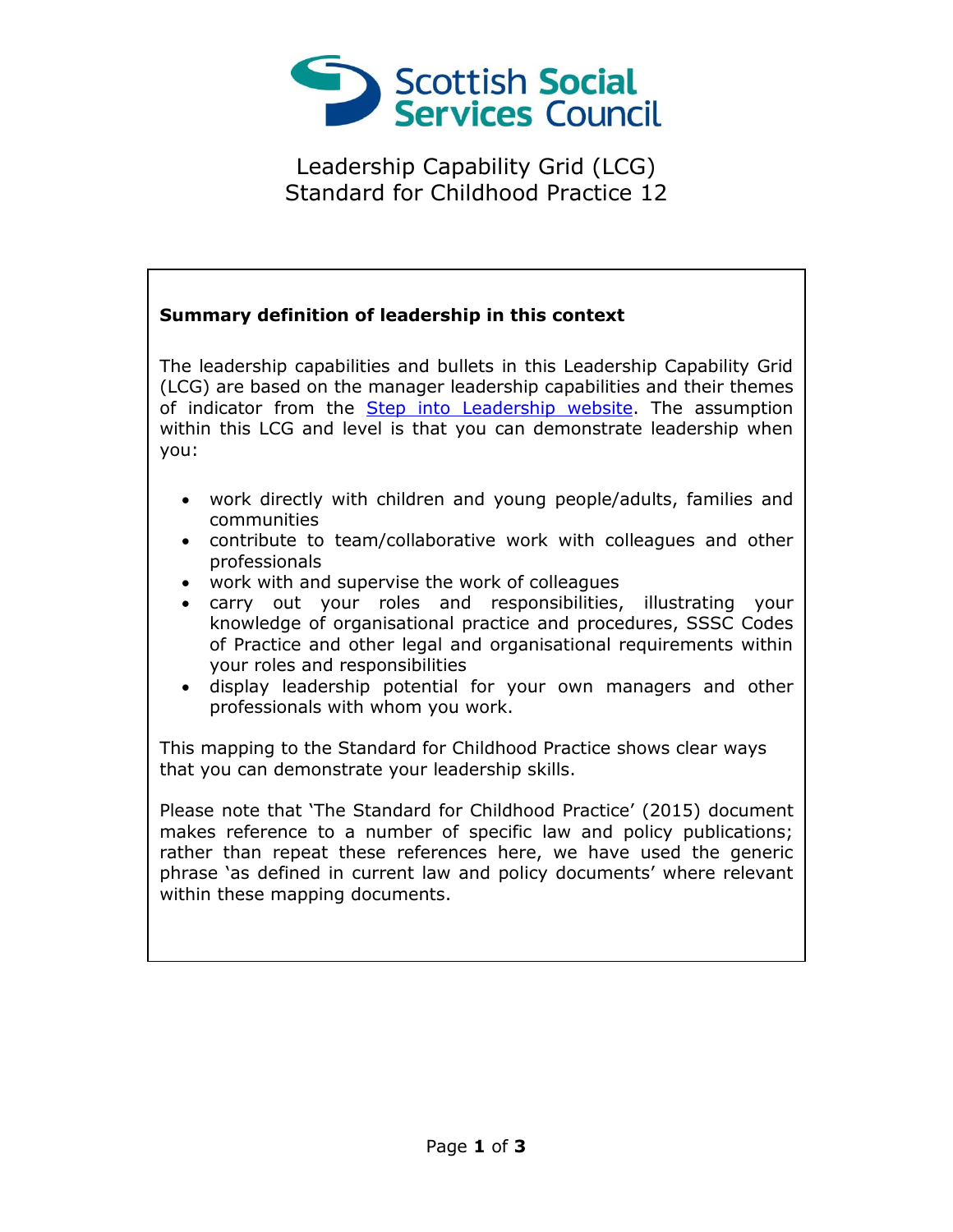

## Leadership Capability Grid (LCG) Standard for Childhood Practice 12

| Leadership<br>capabilities                   | When you have a critical understanding of the principles,<br>theories and concepts of leadership and management<br>practice relevant to your role, you can demonstrate<br>leadership capabilities by:                                                                                                                                                                                                                                                                                                                                                                                                                                                                                                                                                                                                                                                                                                                                                                                                                                                                                                                                                                                                                                                                                                                                                                                                           |
|----------------------------------------------|-----------------------------------------------------------------------------------------------------------------------------------------------------------------------------------------------------------------------------------------------------------------------------------------------------------------------------------------------------------------------------------------------------------------------------------------------------------------------------------------------------------------------------------------------------------------------------------------------------------------------------------------------------------------------------------------------------------------------------------------------------------------------------------------------------------------------------------------------------------------------------------------------------------------------------------------------------------------------------------------------------------------------------------------------------------------------------------------------------------------------------------------------------------------------------------------------------------------------------------------------------------------------------------------------------------------------------------------------------------------------------------------------------------------|
| <b>Vision</b>                                | Providing a vision for those with whom you work and your<br>organisation when you:<br>Think and plan strategically when:<br>analysing a variety of approaches for developing the vision and<br>culture of an organisation, and for developing and implementing<br>policy and practice to suit strategic objectives (12.2)<br>analysing priorities and risks in developing and implementing<br>business and operational plans and can identify approaches for<br>managing these in practice (12.5)                                                                                                                                                                                                                                                                                                                                                                                                                                                                                                                                                                                                                                                                                                                                                                                                                                                                                                               |
| Self-<br>leadership                          | Displaying self leadership when you:<br>Demonstrate and adapt leadership when:<br>demonstrating an understanding of models of leadership and<br>leadership styles and can reflect on the implications of these for your<br>current and future roles and practice (12.1)<br>demonstrating an understanding of a variety of strategies for<br>$\bullet$<br>communicating, building and managing teams, and supporting<br>individual worker development (12.3)<br>analysing the complexities of the management role in relation to<br>$\bullet$<br>managing self and others, as well as physical and financial resources,<br>and can identify the management skills required (12.4)<br>Improve own leadership when:<br>analysing the complexities of the management role in relation to<br>$\bullet$<br>managing self and others, as well as physical and financial resources,<br>and can identify the management skills required (12.4)<br>Enable intelligent risk taking when:<br>analysing priorities and risks in developing and implementing<br>$\bullet$<br>business and operational plans and can identify approaches for<br>managing these in practice (12.5)<br>Demonstrate and promote resilience when:<br>analysing a variety of approaches for developing the vision and<br>culture of an organisation, and for developing and implementing<br>policy and practice to suit strategic objectives (12.2) |
| <b>Motivating</b><br>and inspiring<br>others | Motivating and inspiring others when you:<br>Inspire people by personal example when:<br>demonstrating an understanding of a variety of strategies for<br>communicating, building and managing teams, and supporting<br>individual worker development (12.3)                                                                                                                                                                                                                                                                                                                                                                                                                                                                                                                                                                                                                                                                                                                                                                                                                                                                                                                                                                                                                                                                                                                                                    |
| <b>Empowering</b><br>people                  | <b>Empowering people when you:</b><br>Enable leadership at all levels when:                                                                                                                                                                                                                                                                                                                                                                                                                                                                                                                                                                                                                                                                                                                                                                                                                                                                                                                                                                                                                                                                                                                                                                                                                                                                                                                                     |